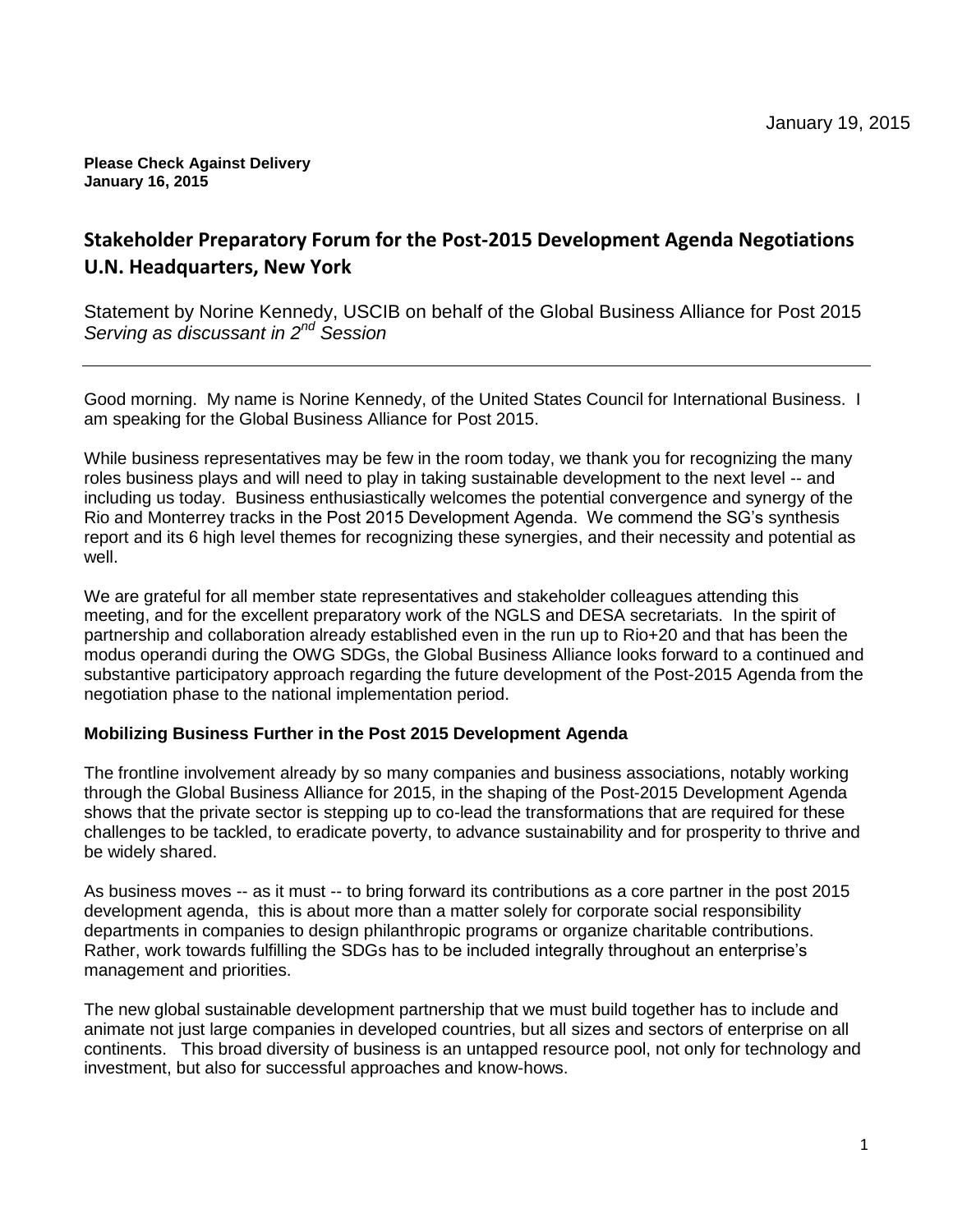As we now approach the critical months of negotiation to finalize the Post-2015 Development Agenda and Sustainable Development Goals (SDGs) business is encouraged by the scope and direction the agenda is taking as reflected in the SG's Synthesis. We welcome the themes articulated again and again by the High Level Panels, and the final reports of the Open Working Group (OWG) on SDGs and the International Committee of Experts on Sustainable Development Financing (ICESDF): put sustainable development at the core, meaning: transform economies for jobs, inclusive growth and shared prosperity, which is the primary aim of draft Goal 8; build stable and effective, open and accountable institutions for all, which is the primary aim of Goal 16; and, forge a new global partnership.

These resonate strongly with the business community. But where should the deliberations that will be taking up and discussing the U.N. SG's Synthesis Report focus in order to catalyze the engagement of business?

# **1. Business encourages focus on Governance, Growth and Partnerships**

While the three priorities of economic growth, governance and partnerships are each essential elements in their own right, they are also integrally related and are prerequisites for catalyzing the success of all other 15 SDGs and making progress on the entire Post-2015 Development Agenda durable – a view we believe we share with many other stakeholders in the room.

Rule of law and effective institutions called for in Goal 16, are the bedrock of our economies and societies, without which sustainable development would be impossible. Designing good laws is not sufficient in itself. Enforcement is critical in order to uphold rule of law and minimize the risk of bribery and corruption. Concentrating on enabling environments as well as addressing informality in its civic and economic aspects will help countries mobilize and attract domestic and international investment and build the infrastructure necessary to spur inclusive economic growth. Here we see the immediate connection between governance and partnerships; without the proper governance frameworks, partnerships will not be pursued and those that do will be doomed to fail if attempted.

Similarly, economic growth, which is emphasized in Goal 8, is not only dependent on proper governance frameworks, but is also central to transformative, resilient and robust development. Countries can only sustain their development if their economies are allowed to grow and flourish, while people can only exit poverty (and avoid slipping back into it) if they can readily find worthwhile jobs or other dependable sources of income. Here we see the critical role played by partnerships, and thus, by the private sector.

As the SG's Synthesis report recognized, all available financial resources need to be used more effectively and strategically to catalyze additional financing from official and private sectors. This includes not only foreign investment, but also domestic resource mobilization. Both the domestic and international sources of private sector involvement in this resources mobilization again relies on governance: developing countries are encouraged to increase their domestic tax base through improved tax policies and reducing informality and should also build enabling policy environments that are conducive to both domestic and international private finance. In addition, a policy environment that encourages investment, financial innovation and scientific and technological advances strengthens the capacity of developing countries to absorb, adapt, and apply these advances to their local settings.

# **2. Productive Partnerships are the Key to Achieving the SDGs**

The world's most daunting development challenges are too large and complex for any one segment of society to solve alone. We must incentivize and advance collective action and partnerships uniting all relevant global stakeholders, including the private sector.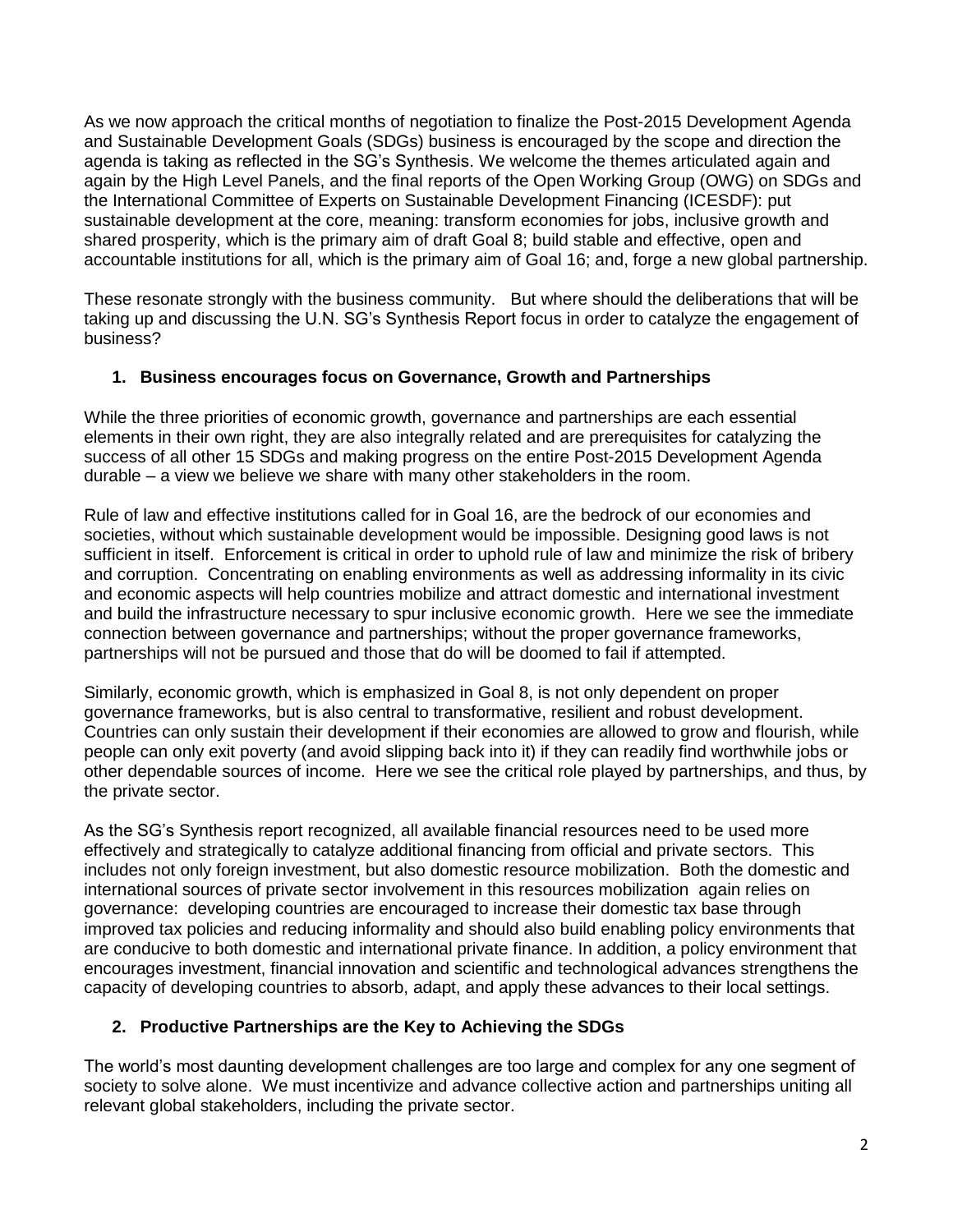Significantly, enabling environments for economic growth go hand-in-hand with the ideal conditions for productive partnerships that will be needed at all levels – national, regional and global , i.e., at the UN level – to achieve the SDGs.

A centerpiece of effective governance is the development of open and accountable institutions. Open institutions by definition set and implement state priorities and planning agendas through the promotion of consensus-building through stakeholder dialogue between governments, business and civil society. Involvement of all relevant stakeholders is vital for designing and implementing effective solutions and for a shared sense of accountability and responsibility.

Public Private Partnerships simultaneously contribute to a better understanding by the private sector of public needs and more strategic planning by governments that accommodates private sector needs so governments can better leverage private sector capacities, leading to a more efficient allocation of resources. Beyond the obvious examples of infrastructure development of all kinds (including transportation networks, industrial projects, and health and information technology networks), a clear example of this symbiosis is in education and skills-building: without collaboration and knowledge sharing of educational and skill attainment levels on a national basis, businesses cannot precisely plan for strategic growth and job creation, nor implement the necessary training programs to complement national educational and skills development.

We suggest using business and commercial connections – such as value chains, business networks, chambers of commerce, etc. as vehicles for partnerships and other forms of business contribution to the Post 2015 Development agenda.

We also encourage consideration of other necessary attributes for successful durable partnerships, such as: capacity building, scaleability, institutional infrastructure, and sharing of good practice. Without due account of the full picture of enabling factors, partnerships will not emerge in the numbers and at the scale needed for impact.

# 3. **Actively Encourage and Incentivize Private Sector Contributions by aligning SDG metrics and Corporate Sustainability Reporting**

Accountability mechanisms and sound metrics are at the heart of tracking progress and informing stakeholders of achievements. The next steps in framing these elements should move in a direction where business is already measuring environmental and social impacts along with financial results. Most large companies already report extensively on their efforts for sustainable development, while SMEs and business communities in emerging and developing countries still need to climb reporting learning curves. In general, we would observe that more needs to be done to strategically align the SDG's and their targets with the reporting frameworks that the business community already uses; central questions about audiences and users of information reported have to be reflected on as well.

As there is no "one-size-fits-all" approach, the OWG Outcome Document correctly did not include binding rules with regard to reporting standards. Much more could be done to synthesize reporting frameworks alignment with the SDGs, and the UN should actively participate in that important work, as it will be another means to efficiently catalyse the private sector's contributions to achieving the SDGs.

# **Conclusion**

For the Post 2015 Development Agenda to live up to its potential, it will be essential that businesses of all sizes behave, grow and flourish in a responsible and sustainable manner. It is these businesses, in